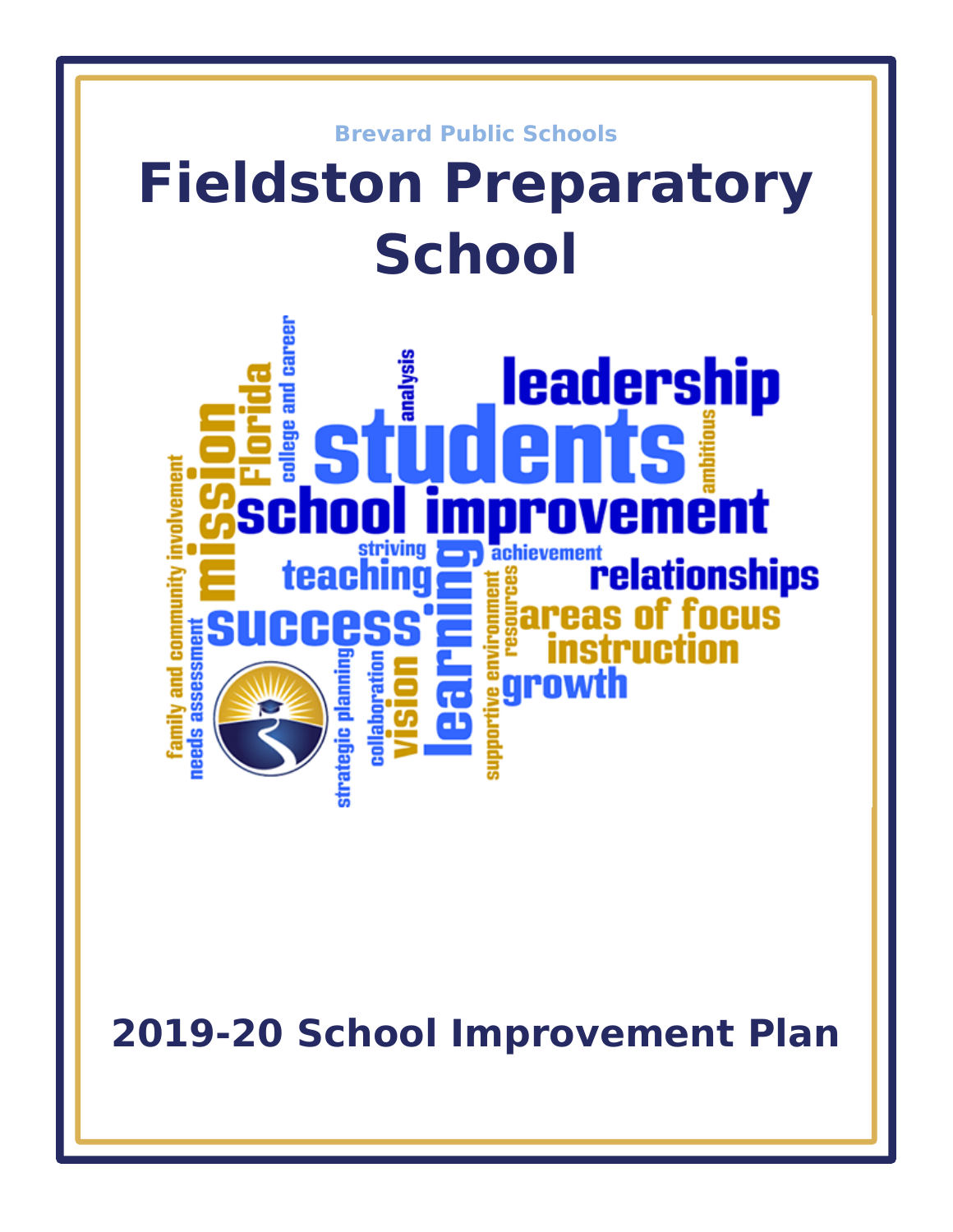# **Table of Contents**

| <b>School Demographics</b>            | 3  |
|---------------------------------------|----|
| <b>Purpose and Outline of the SIP</b> | 4  |
| <b>School Information</b>             | 5  |
| <b>Needs Assessment</b>               |    |
| <b>Planning for Improvement</b>       | 13 |
| <b>Title I Requirements</b>           | 15 |
| <b>Budget to Support Goals</b>        |    |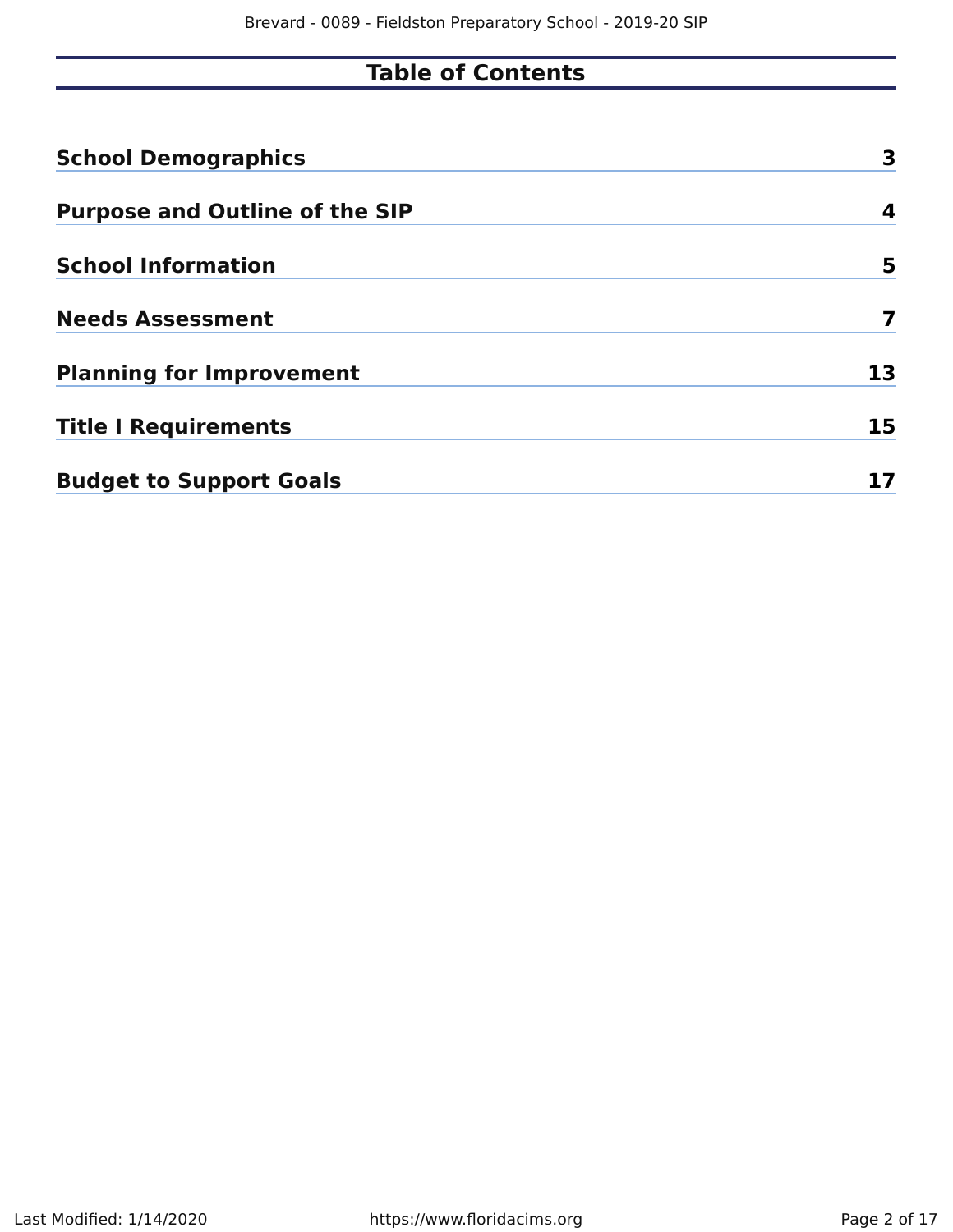# **Fieldston Preparatory School**

2940 COLUMBIA BLVD, Titusville, FL 32780

[ no web address on file ]

<span id="page-2-0"></span>**Demographics**

## **Principal: David O'brien M** Start Date for this Principal: 8/10/2018

| <b>2019-20 Status</b><br>(per MSID File)                                                                                            | Active                                                                                                                                             |
|-------------------------------------------------------------------------------------------------------------------------------------|----------------------------------------------------------------------------------------------------------------------------------------------------|
| <b>School Type and Grades Served</b><br>(per MSID File)                                                                             | <b>Combination School</b><br>$KG-12$                                                                                                               |
| <b>Primary Service Type</b><br>(per MSID File)                                                                                      | <b>Special Education</b>                                                                                                                           |
| 2018-19 Title I School                                                                                                              | Yes                                                                                                                                                |
| 2018-19 Economically<br><b>Disadvantaged (FRL) Rate</b><br>(as reported on Survey 3)                                                | [Data Not Available]                                                                                                                               |
| 2018-19 ESSA Subgroups Represented<br>(subgroups with 10 or more students)<br>(subgroups in orange are below the federal threshold) | <b>Black/African American Students</b><br><b>Economically Disadvantaged Students</b><br><b>Students With Disabilities</b><br><b>White Students</b> |
| <b>School Grade</b>                                                                                                                 | 2018-19:                                                                                                                                           |
|                                                                                                                                     | 2017-18:                                                                                                                                           |
|                                                                                                                                     | $2016 - 17$ :                                                                                                                                      |
| <b>School Grades History</b>                                                                                                        | 2015-16:                                                                                                                                           |
|                                                                                                                                     | $2014 - 15:$                                                                                                                                       |
|                                                                                                                                     | 2013-14:                                                                                                                                           |
| <b>ESSA Status</b>                                                                                                                  | <b>CS&amp;I</b>                                                                                                                                    |

## **School Board Approval**

This plan is pending approval by the Brevard County School Board.

## **SIP Authority**

Section 1001.42(18), Florida Statutes, requires district school boards to annually approve and require implementation of a Schoolwide Improvement Plan (SIP) for each school in the district that has a school grade of D or F. This plan is also a requirement for Targeted Support and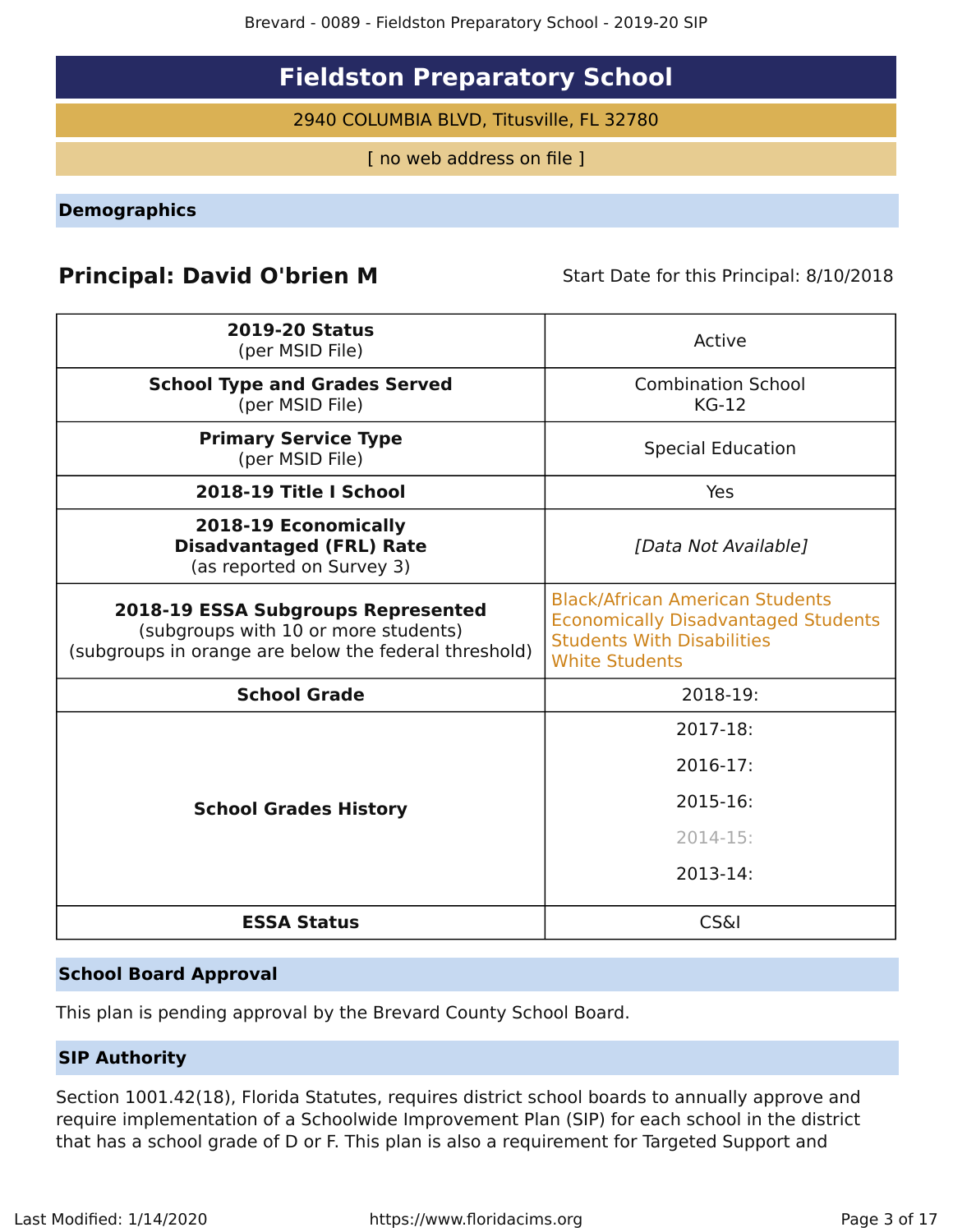Improvement (TS&I) and Comprehensive Support and Improvement (CS&I) schools pursuant to 1008.33 F.S. and the Every Student Succeeds Act (ESSA).

To be designated as TS&I, a school must have one or more ESSA subgroup(s) with a Federal Index below 41%. This plan shall be approved by the district. There are three ways a school can be designated as CS&I:

- 1. have a school grade of D or F
- 2. have a graduation rate of 67% or lower
- 3. have an overall Federal Index below 41%.

For these schools, the SIP shall be approved by the district as well as the Bureau of School Improvement.

The Florida Department of Education (FDOE) SIP template meets all statutory and rule requirements for traditional public schools and incorporates all components required for schools receiving Title I funds. This template is required by State Board of Education Rule 6A-1.099811, Florida Administrative Code, for all non-charter schools with a current grade of D or F, or a graduation rate 67% or less. Districts may opt to require a SIP using a template of its choosing for schools that do not fit the aforementioned conditions. This document was prepared by school and district leadership using the FDOE's school improvement planning web application located at [www.floridacims.org.](https://www.floridacims.org)

## <span id="page-3-0"></span>**Purpose and Outline of the SIP**

The SIP is intended to be the primary artifact used by every school with stakeholders to review data, set goals, create an action plan and monitor progress. The Florida Department of Education encourages schools to use the SIP as a "living document" by continually updating, refining and using the plan to guide their work throughout the year. This printed version represents the SIP as of the "Date Modified" listed in the footer.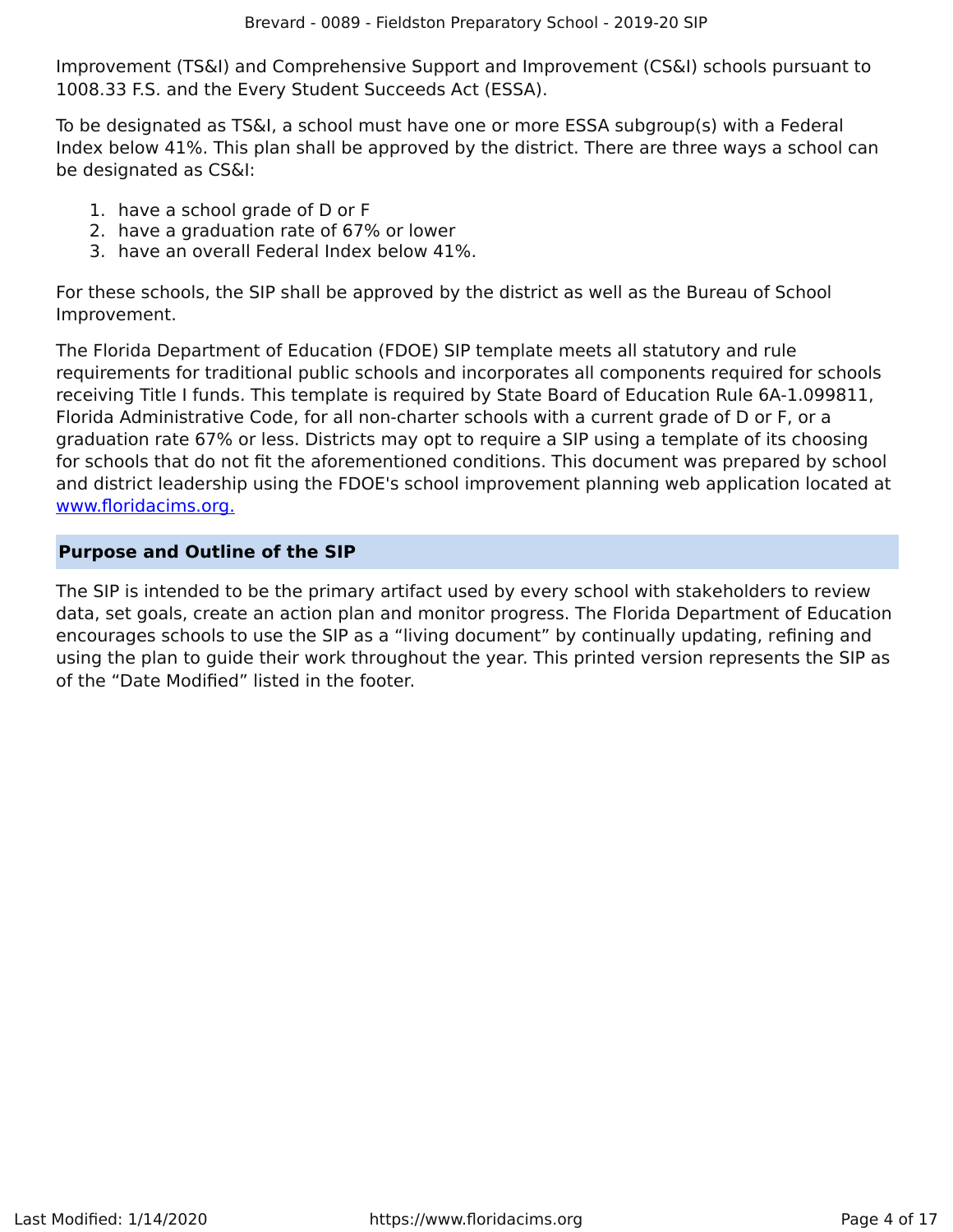## **Part I: School Information**

#### <span id="page-4-0"></span>**School Mission and Vision**

#### **Provide the school's mission statement**

The mission of Fieldston Preparatory School is to develop, implement and manage individual and therapeutic educational programs for all students in our care.

#### **Provide the school's vision statement**

Fieldston Preparatory School inspires accountability without excuses. We strive to provide an atmosphere of love, respect and acceptance, along with maintaining the feeling of a public school. Students at Fieldston receive individualized education and counseling in a highly structured environment, while developing an appreciation for learning and consistency. Students learn and apply coping skills to solve every day, real world problems. We offer strategic interventions to help each student achieve their "personal vest" academically, socially and behaviorally. Our focus is to foster a positive relationship between parent, school and student with emphasis on family values in the spirit of altruism. At Fieldston we believe in goals and the ownership of achieving them. Setting attainable goals requires high expectation. At Fieldston, the high expectations of children apply to our staff as well. In order to serve them best, we must expect of ourselves what we expect of our students.

#### **School Leadership Team**

#### **Membership**

Identify the name, email address and position title for each member of the school leadership team**:**

| <b>Name</b>        | <b>Title</b>                  | <b>Job Duties and Responsibilities</b>                                                                                                                                                                                   |
|--------------------|-------------------------------|--------------------------------------------------------------------------------------------------------------------------------------------------------------------------------------------------------------------------|
| Colletti,<br>Cindy | Principal                     | To provide resources, assess teaching methods, monitor student<br>achievement, encourage parent involvement, revise policies and<br>procedures, administer the budget, hire and evaluate staff and<br>oversee facilities |
|                    | <b>Instructional</b><br>Coach |                                                                                                                                                                                                                          |

#### **Early Warning Systems**

#### **Current Year**

**The number of students by grade level that exhibit each early warning indicator listed:**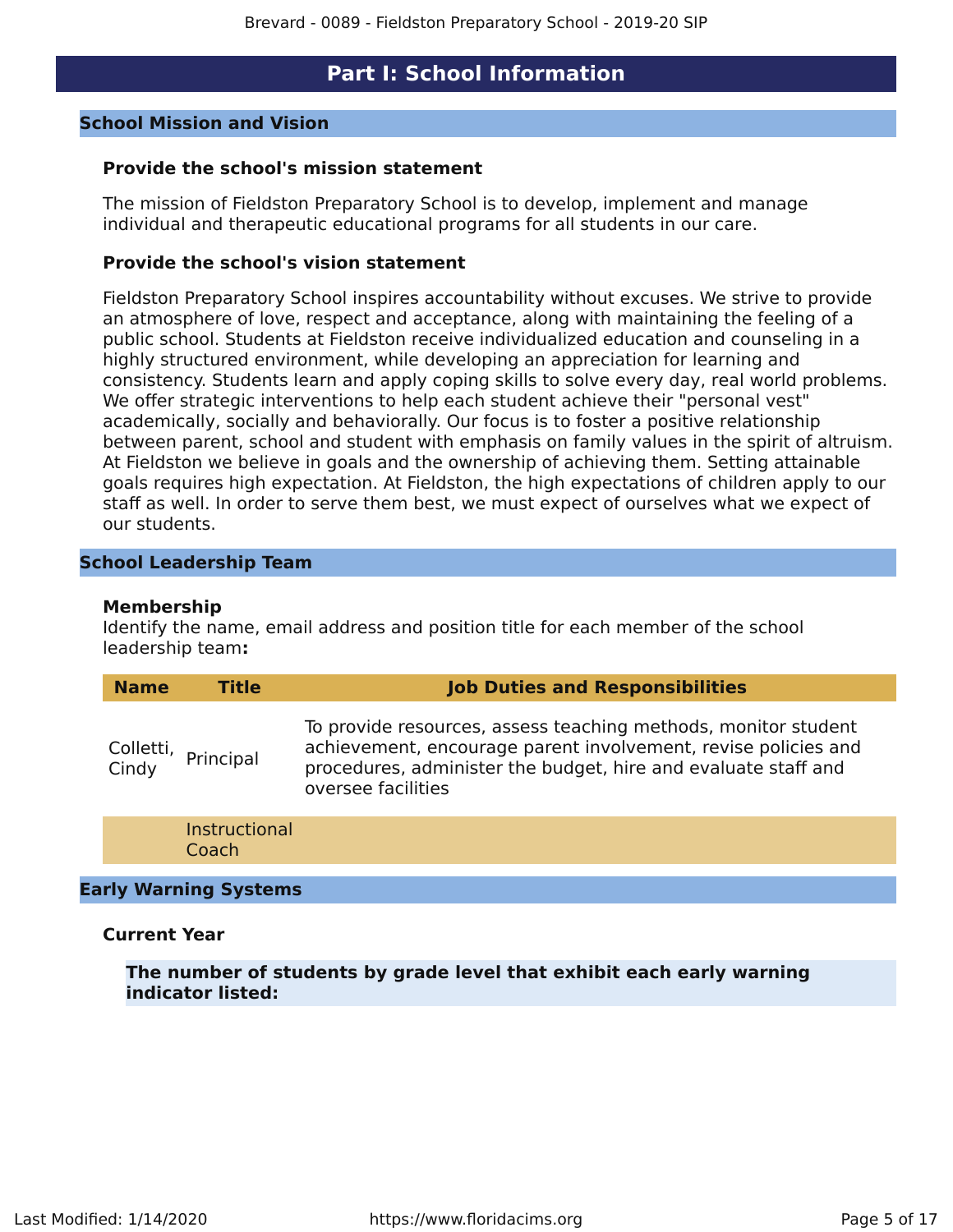| <b>Indicator</b>                | <b>Grade Level</b> |                |  |          |   |          |          |   |  |  |                              |  |    |              |
|---------------------------------|--------------------|----------------|--|----------|---|----------|----------|---|--|--|------------------------------|--|----|--------------|
|                                 |                    |                |  |          |   |          |          |   |  |  | K 1 2 3 4 5 6 7 8 9 10 11 12 |  |    | <b>Total</b> |
| Number of students enrolled     |                    |                |  |          |   |          |          |   |  |  | 0 1 4 5 3 7 11 18 9 8 7 7    |  | 13 | 93.          |
| Attendance below 90 percent     |                    |                |  |          |   |          |          |   |  |  | 0 0 3 0 0 1 5 10 3 5 3 6 7   |  |    | 43           |
| One or more suspensions         |                    |                |  |          |   |          |          |   |  |  | 0 0 4 0 0 3 6 10 5 7 2 2 5   |  |    | 44           |
| Course failure in ELA or Math   |                    |                |  |          |   |          |          |   |  |  | 0 0 0 1 3 6 10 13 8 2 2 6 0  |  |    | 51           |
| Level 1 on statewide assessment |                    | 0 <sub>3</sub> |  | $\Omega$ | 0 | $\Omega$ | $\Omega$ | 0 |  |  | $\Omega$                     |  |    | 3            |

## **The number of students with two or more early warning indicators:**

|                                                                    |  |  |  |  | <b>Grade Level</b> |  |                              |  |              |
|--------------------------------------------------------------------|--|--|--|--|--------------------|--|------------------------------|--|--------------|
| <b>Indicator</b>                                                   |  |  |  |  |                    |  | K 1 2 3 4 5 6 7 8 9 10 11 12 |  | <b>Total</b> |
| Students with two or more indicators 0 3 0 0 0 3 7 11 5 7 2 6 2 46 |  |  |  |  |                    |  |                              |  |              |

## **The number of students identified as retainees:**

| <b>Indicator</b>                                              |  | <b>Grade Level</b> |  |  |  |  |  |  |  |  |  |                              |  |              |
|---------------------------------------------------------------|--|--------------------|--|--|--|--|--|--|--|--|--|------------------------------|--|--------------|
|                                                               |  |                    |  |  |  |  |  |  |  |  |  | K 1 2 3 4 5 6 7 8 9 10 11 12 |  | <b>Total</b> |
| <b>Retained Students: Current Year</b>                        |  |                    |  |  |  |  |  |  |  |  |  | 0 0 0 1 0 0 3 1 0 0 0 0 0    |  | $-5$         |
| Students retained two or more times 0 0 0 0 0 1 2 4 3 0 0 0 0 |  |                    |  |  |  |  |  |  |  |  |  |                              |  | -10          |

## **FTE units allocated to school (total number of teacher units)**

## **Date this data was collected or last updated**

Monday 8/26/2019

## **Prior Year - As Reported**

## **The number of students by grade level that exhibit each early warning indicator:**

| <b>Indicator</b>                                                  | <b>Grade Level</b> | Total |
|-------------------------------------------------------------------|--------------------|-------|
| Attendance below 90 percent                                       |                    |       |
| One or more suspensions                                           |                    |       |
| Course failure in ELA or Math                                     |                    |       |
| Level 1 on statewide assessment                                   |                    |       |
| The number of students with two or more early warning indicators: |                    |       |
| Indicator                                                         | <b>Grade Level</b> | Total |

Students with two or more indicators

## **Prior Year - Updated**

**The number of students by grade level that exhibit each early warning indicator:**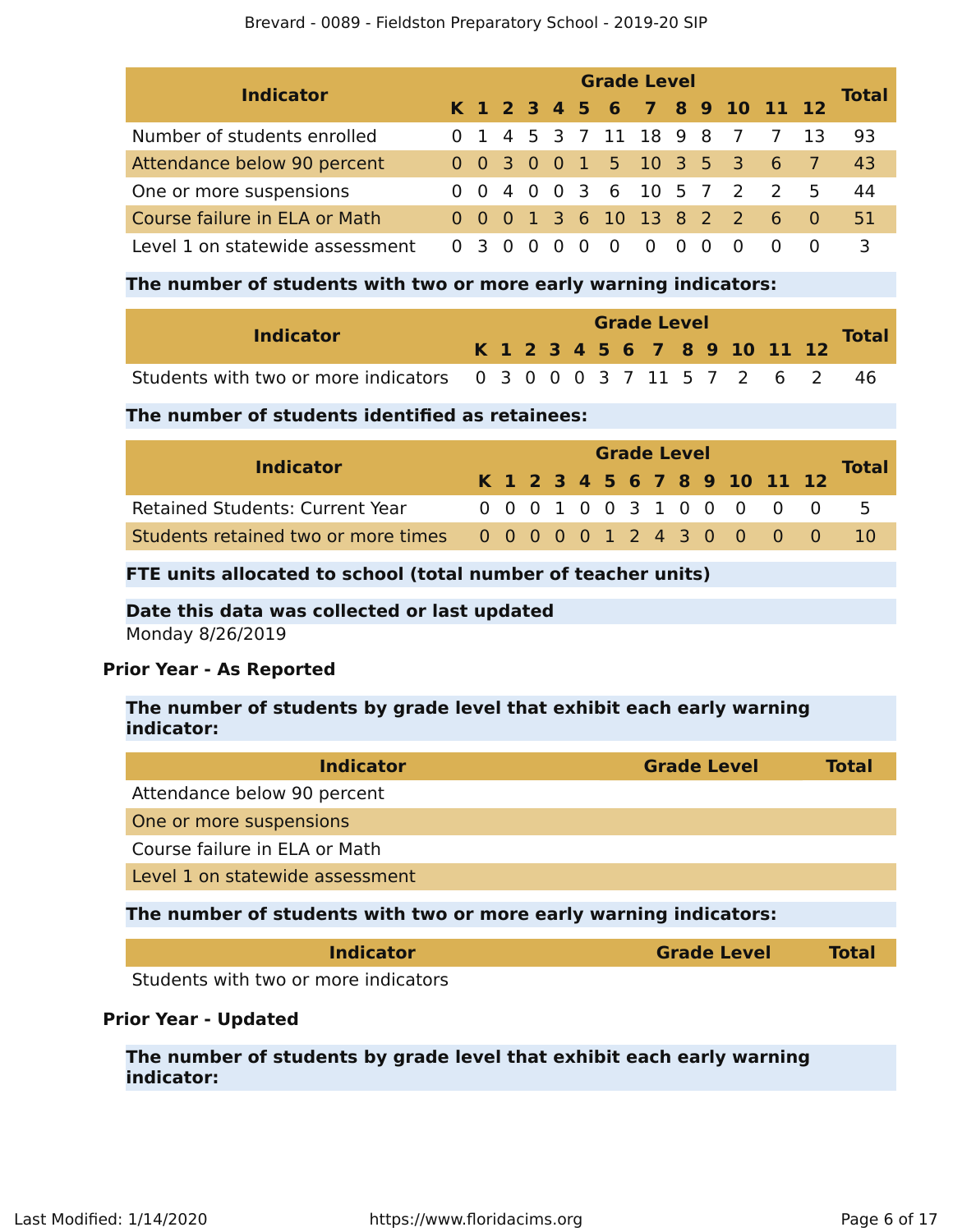| <b>Indicator</b>                | <b>Grade Level</b> |  |  |  |  |  |  |  |  |  |  |                              |  | Total |
|---------------------------------|--------------------|--|--|--|--|--|--|--|--|--|--|------------------------------|--|-------|
|                                 |                    |  |  |  |  |  |  |  |  |  |  | K 1 2 3 4 5 6 7 8 9 10 11 12 |  |       |
| Attendance below 90 percent     |                    |  |  |  |  |  |  |  |  |  |  | 0000000000000                |  |       |
| One or more suspensions         |                    |  |  |  |  |  |  |  |  |  |  | 0000000000000                |  |       |
| Course failure in ELA or Math   |                    |  |  |  |  |  |  |  |  |  |  | 0 0 0 0 0 0 0 0 0 0 0 0 0    |  |       |
| Level 1 on statewide assessment |                    |  |  |  |  |  |  |  |  |  |  | 0000000000000000             |  |       |

## **The number of students with two or more early warning indicators:**

|                  | <b>Grade Level</b> |  |  |  |  |  |  |  |  |  |  |                              |  |              |
|------------------|--------------------|--|--|--|--|--|--|--|--|--|--|------------------------------|--|--------------|
| <b>Indicator</b> |                    |  |  |  |  |  |  |  |  |  |  | K 1 2 3 4 5 6 7 8 9 10 11 12 |  | <b>Total</b> |
|                  |                    |  |  |  |  |  |  |  |  |  |  |                              |  |              |

## **Part II: Needs Assessment/Analysis**

## <span id="page-6-0"></span>**School Data**

Please note that the district and state averages shown here represent the averages for similar school types (elementary, middle, high school, or combination schools).

| <b>School Grade Component</b>     |               | 2019            |              | 2018          |                 |              |  |  |  |
|-----------------------------------|---------------|-----------------|--------------|---------------|-----------------|--------------|--|--|--|
|                                   | <b>School</b> | <b>District</b> | <b>State</b> | <b>School</b> | <b>District</b> | <b>State</b> |  |  |  |
| <b>ELA Achievement</b>            | 0%            | 65%             | 61%          | $0\%$         | 68%             | 60%          |  |  |  |
| <b>ELA Learning Gains</b>         | 0%            | 58%             | 59%          | $0\%$         | 59%             | 57%          |  |  |  |
| <b>ELA Lowest 25th Percentile</b> | 0%            | 54%             | 54%          | 0%            | 54%             | 52%          |  |  |  |
| Math Achievement                  | 0%            | 67%             | 62%          | $0\%$         | 67%             | 61%          |  |  |  |
| <b>Math Learning Gains</b>        | 0%            | 62%             | 59%          | $0\%$         | 61%             | 58%          |  |  |  |
| Math Lowest 25th Percentile       | 0%            | 59%             | 52%          | $0\%$         | 56%             | 52%          |  |  |  |
| Science Achievement               | $0\%$         | 62%             | 56%          | $0\%$         | 63%             | 57%          |  |  |  |
| Social Studies Achievement        | 0%            | 80%             | 78%          | 0%            | 81%             | 77%          |  |  |  |

| <b>EWS Indicators as Input Earlier in the Survey</b>         |     |          |          |          |          |          |           |                              |          |          |          |          |      |              |
|--------------------------------------------------------------|-----|----------|----------|----------|----------|----------|-----------|------------------------------|----------|----------|----------|----------|------|--------------|
| <b>Grade Level (prior year reported)</b><br><b>Indicator</b> |     |          |          |          |          |          |           |                              |          |          |          |          |      | <b>Total</b> |
|                                                              | К   |          | 2        | 3        | 4        | 5        | 6         |                              | 8        | 9        | 10       | 11       | 12   |              |
| Number of students enrolled                                  | 0   |          | 4        | 5.       | 3        |          | 11        | 18                           | q        | 8        |          |          | 13   | 93           |
|                                                              |     | (0)      | (0)      | (0)      | (0)      | (0)      | (0)       | (0)                          | (0)      | (0)      | (0       | (0)      | (0)  | (0)          |
| Attendance below 90 percent 0 () 0 () 3 () 0 () 0 () 1 ()    |     |          |          |          |          |          | 5()       | $ 10()$  3 () 5 () 3 () 6 () |          |          |          |          | 7 () | 43<br>(0)    |
| One or more suspensions                                      | 0() | (0)      | 4<br>(0) | 0<br>(0) | 0<br>(0) | 3<br>(0) | 6(0)      | 10<br>(0)                    | 5<br>(0) | (0)      | 2<br>(0) | 2<br>(0) | 5(0) | 44<br>(0)    |
| Course failure in ELA or Math   0 ()                         |     | 0<br>(0) | 0<br>(0) | (0)      | 3<br>(0) | 6<br>(0) | 10<br>(0) | 13<br>(0)                    | 8<br>(0) | 2<br>(0) | 2<br>(0) | 6<br>(0) | 0(0) | 51<br>(0)    |
| Level 1 on statewide<br>lassessment                          | 0() | 3        | O        | 0        | 0<br>(O) | 0<br>(೧) | 0(0) 0(0) |                              |          | 0        | 0        | 0<br>(0) |      | 0(0) 3(0)    |

 $\sqrt{ }$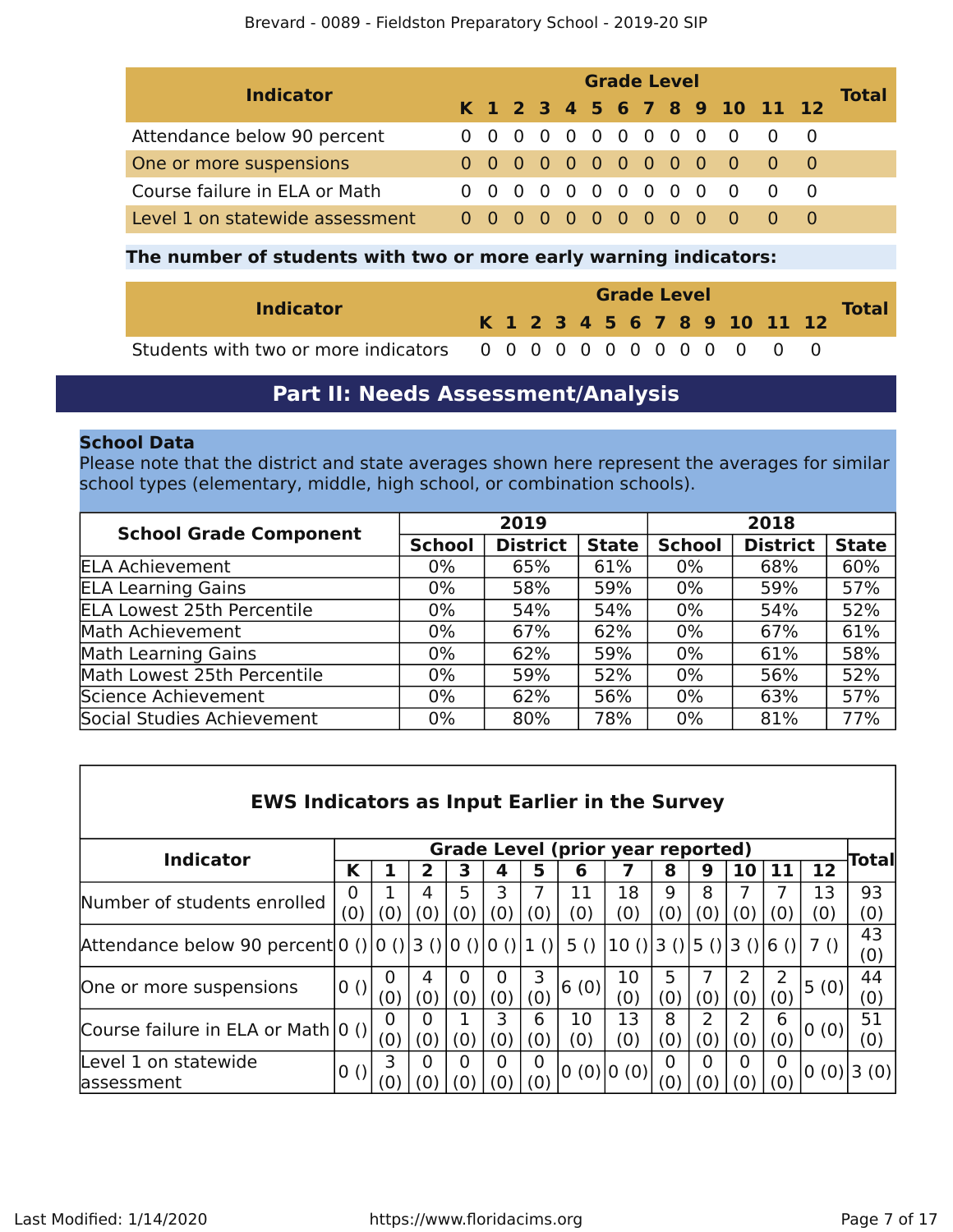### **Grade Level Data**

NOTE: This data is raw data and includes ALL students who tested at the school. This is not school grade data.

NOTE: An asterisk (\*) in any cell indicates the data has been suppressed due to fewer than 10 students tested, or all tested students scoring the same.

|                              |                   |               | <b>ELA</b>      |                                                 |              |                                              |
|------------------------------|-------------------|---------------|-----------------|-------------------------------------------------|--------------|----------------------------------------------|
| <b>Grade</b>                 | <b>Year</b>       | <b>School</b> | <b>District</b> | School-<br><b>District</b><br><b>Comparison</b> | <b>State</b> | School-<br><b>State</b><br><b>Comparison</b> |
| 03                           | 2019              | 0%            | 64%             | $-64%$                                          | 58%          | $-58%$                                       |
|                              | 2018              | 0%            | 63%             | $-63%$                                          | 57%          | $-57%$                                       |
| Same Grade Comparison        |                   | $0\%$         |                 |                                                 |              |                                              |
| <b>Cohort Comparison</b>     |                   |               |                 |                                                 |              |                                              |
| 04                           | 2019              | 0%            | 61%             | $-61%$                                          | 58%          | $-58%$                                       |
|                              | 2018              | 0%            | 57%             | $-57%$                                          | 56%          | $-56%$                                       |
| Same Grade Comparison        |                   | 0%            |                 |                                                 |              |                                              |
| <b>Cohort Comparison</b>     |                   | 0%            |                 |                                                 |              |                                              |
| 05                           | 2019              | 0%            | 60%             | $-60%$                                          | 56%          | $-56%$                                       |
|                              | $\overline{2018}$ | 0%            | 54%             | $-54%$                                          | 55%          | $-55%$                                       |
| Same Grade Comparison        |                   | 0%            |                 |                                                 |              |                                              |
| <b>Cohort Comparison</b>     |                   | $0\%$         |                 |                                                 |              |                                              |
| 06                           | 2019              | $0\%$         | 60%             | $-60%$                                          | 54%          | $-54%$                                       |
|                              | 2018              | $0\%$         | 63%             | $-63%$                                          | 52%          | $-52%$                                       |
| Same Grade Comparison        |                   | $0\%$         |                 |                                                 |              |                                              |
| <b>Cohort Comparison</b>     |                   | 0%            |                 |                                                 |              |                                              |
| 07                           | 2019              | 9%            | 58%             | $-49%$                                          | 52%          | $-43%$                                       |
|                              | 2018              | $0\%$         | 56%             | $-56%$                                          | 51%          | $-51%$                                       |
| Same Grade Comparison        |                   | 9%            |                 |                                                 |              |                                              |
| <b>Cohort Comparison</b>     |                   | 9%            |                 |                                                 |              |                                              |
| 08                           | 2019              | $0\%$         | 63%             | $-63%$                                          | 56%          | $-56%$                                       |
|                              | 2018              | $0\%$         | 65%             | $-65%$                                          | 58%          | $-58%$                                       |
| <b>Same Grade Comparison</b> |                   | $0\%$         |                 |                                                 |              |                                              |
| <b>Cohort Comparison</b>     |                   | 0%            |                 |                                                 |              |                                              |
| 09                           | 2019              | 0%            | 62%             | $-62%$                                          | 55%          | $-55%$                                       |
|                              | 2018              | $0\%$         | 60%             | $-60%$                                          | 53%          | $-53%$                                       |
| Same Grade Comparison        |                   | $0\%$         |                 |                                                 |              |                                              |
| <b>Cohort Comparison</b>     |                   | $0\%$         |                 |                                                 |              |                                              |
| 10                           | 2019              | $0\%$         | 59%             | $-59%$                                          | 53%          | $-53%$                                       |
|                              | 2018              | 0%            | 61%             | $-61%$                                          | 53%          | $-53%$                                       |
| Same Grade Comparison        |                   | $0\%$         |                 |                                                 |              |                                              |
| <b>Cohort Comparison</b>     |                   | $0\%$         |                 |                                                 |              |                                              |

| <b>MATH</b>           |      |               |                 |                                                 |              |                                              |
|-----------------------|------|---------------|-----------------|-------------------------------------------------|--------------|----------------------------------------------|
| Grade                 | Year | <b>School</b> | <b>District</b> | School-<br><b>District</b><br><b>Comparison</b> | <b>State</b> | School-<br><b>State</b><br><b>Comparison</b> |
| 03                    | 2019 | 0%            | 61%             | $-61%$                                          | 62%          | $-62%$                                       |
|                       | 2018 | 0%            | 62%             | $-62%$                                          | 62%          | $-62%$                                       |
| Same Grade Comparison |      | 0%            |                 |                                                 |              |                                              |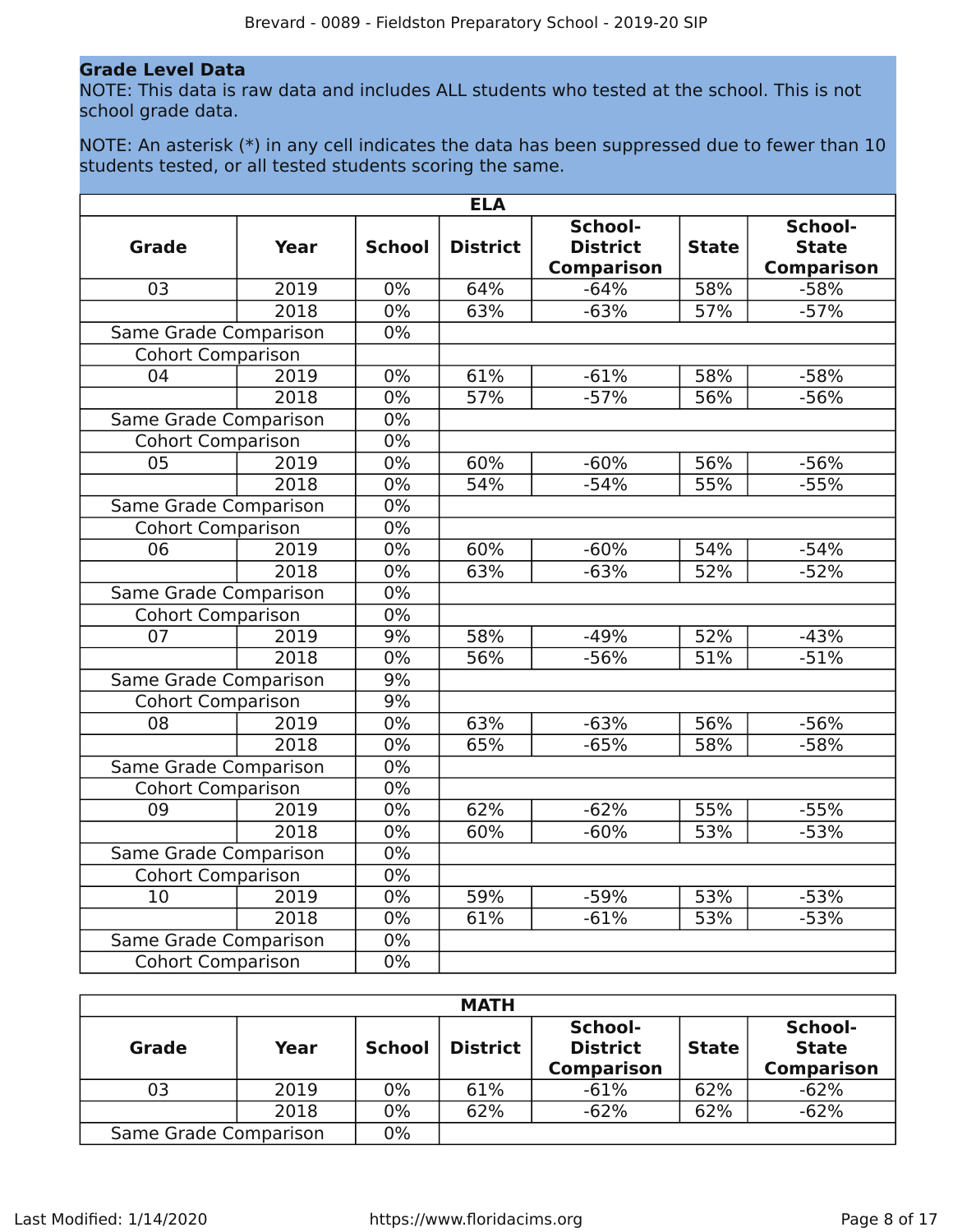| <b>MATH</b>              |      |               |                                                                    |        |              |                                              |
|--------------------------|------|---------------|--------------------------------------------------------------------|--------|--------------|----------------------------------------------|
| Grade                    | Year | <b>School</b> | School-<br><b>District</b><br><b>District</b><br><b>Comparison</b> |        | <b>State</b> | School-<br><b>State</b><br><b>Comparison</b> |
| <b>Cohort Comparison</b> |      |               |                                                                    |        |              |                                              |
| 04                       | 2019 | 0%            | 64%                                                                | $-64%$ | 64%          | $-64%$                                       |
|                          | 2018 | $0\%$         | 59%                                                                | $-59%$ | 62%          | $-62%$                                       |
| Same Grade Comparison    |      | $0\%$         |                                                                    |        |              |                                              |
| <b>Cohort Comparison</b> |      | $0\%$         |                                                                    |        |              |                                              |
| 05                       | 2019 | $0\%$         | 60%                                                                | $-60%$ | 60%          | $-60%$                                       |
|                          | 2018 | $0\%$         | 58%                                                                | $-58%$ | 61%          | $-61%$                                       |
| Same Grade Comparison    |      | 0%            |                                                                    |        |              |                                              |
| <b>Cohort Comparison</b> |      | $0\%$         |                                                                    |        |              |                                              |
| 06                       | 2019 | $0\%$         | 67%                                                                | $-67%$ | 55%          | $-55%$                                       |
|                          | 2018 | $0\%$         | 68%                                                                | $-68%$ | 52%          | $-52%$                                       |
| Same Grade Comparison    |      | $0\%$         |                                                                    |        |              |                                              |
| <b>Cohort Comparison</b> |      | $0\%$         |                                                                    |        |              |                                              |
| 07                       | 2019 | $0\%$         | 62%                                                                | $-62%$ | 54%          | $-54%$                                       |
|                          | 2018 | $0\%$         | 62%                                                                | $-62%$ | 54%          | $-54%$                                       |
| Same Grade Comparison    |      | $0\%$         |                                                                    |        |              |                                              |
| <b>Cohort Comparison</b> |      | $0\%$         |                                                                    |        |              |                                              |
| 08                       | 2019 | $0\%$         | 43%                                                                | $-43%$ | 46%          | $-46%$                                       |
|                          | 2018 | $0\%$         | 41%                                                                | $-41%$ | 45%          | $-45%$                                       |
| Same Grade Comparison    |      | $0\%$         |                                                                    |        |              |                                              |
| <b>Cohort Comparison</b> |      | 0%            |                                                                    |        |              |                                              |

| <b>SCIENCE</b>           |      |               |                 |                                                 |              |                                              |
|--------------------------|------|---------------|-----------------|-------------------------------------------------|--------------|----------------------------------------------|
| Grade                    | Year | <b>School</b> | <b>District</b> | School-<br><b>District</b><br><b>Comparison</b> | <b>State</b> | School-<br><b>State</b><br><b>Comparison</b> |
| 05                       | 2019 | 10%           | 56%             | $-46%$                                          | 53%          | $-43%$                                       |
|                          | 2018 | $0\%$         | 57%             | $-57%$                                          | 55%          | $-55%$                                       |
| Same Grade Comparison    |      | 10%           |                 |                                                 |              |                                              |
| <b>Cohort Comparison</b> |      |               |                 |                                                 |              |                                              |
| 08                       | 2019 | $0\%$         | 53%             | $-53%$                                          | 48%          | $-48%$                                       |
|                          | 2018 | $0\%$         | 55%             | $-55%$                                          | 50%          | $-50%$                                       |
| Same Grade Comparison    |      | $0\%$         |                 |                                                 |              |                                              |
| <b>Cohort Comparison</b> |      | $0\%$         |                 |                                                 |              |                                              |

|         | <b>BIOLOGY EOC</b> |                 |                                                  |              |                                               |  |  |
|---------|--------------------|-----------------|--------------------------------------------------|--------------|-----------------------------------------------|--|--|
| Year    | <b>School</b>      | <b>District</b> | <b>School</b><br><b>Minus</b><br><b>District</b> | <b>State</b> | <b>School</b><br><b>Minus</b><br><b>State</b> |  |  |
| 2019    | 0%                 | 66%             | $-66%$                                           | 67%          | $-67%$                                        |  |  |
| 2018    | 0%                 | 67%             | $-67%$                                           | 65%          | $-65%$                                        |  |  |
| Compare |                    | 0%              |                                                  |              |                                               |  |  |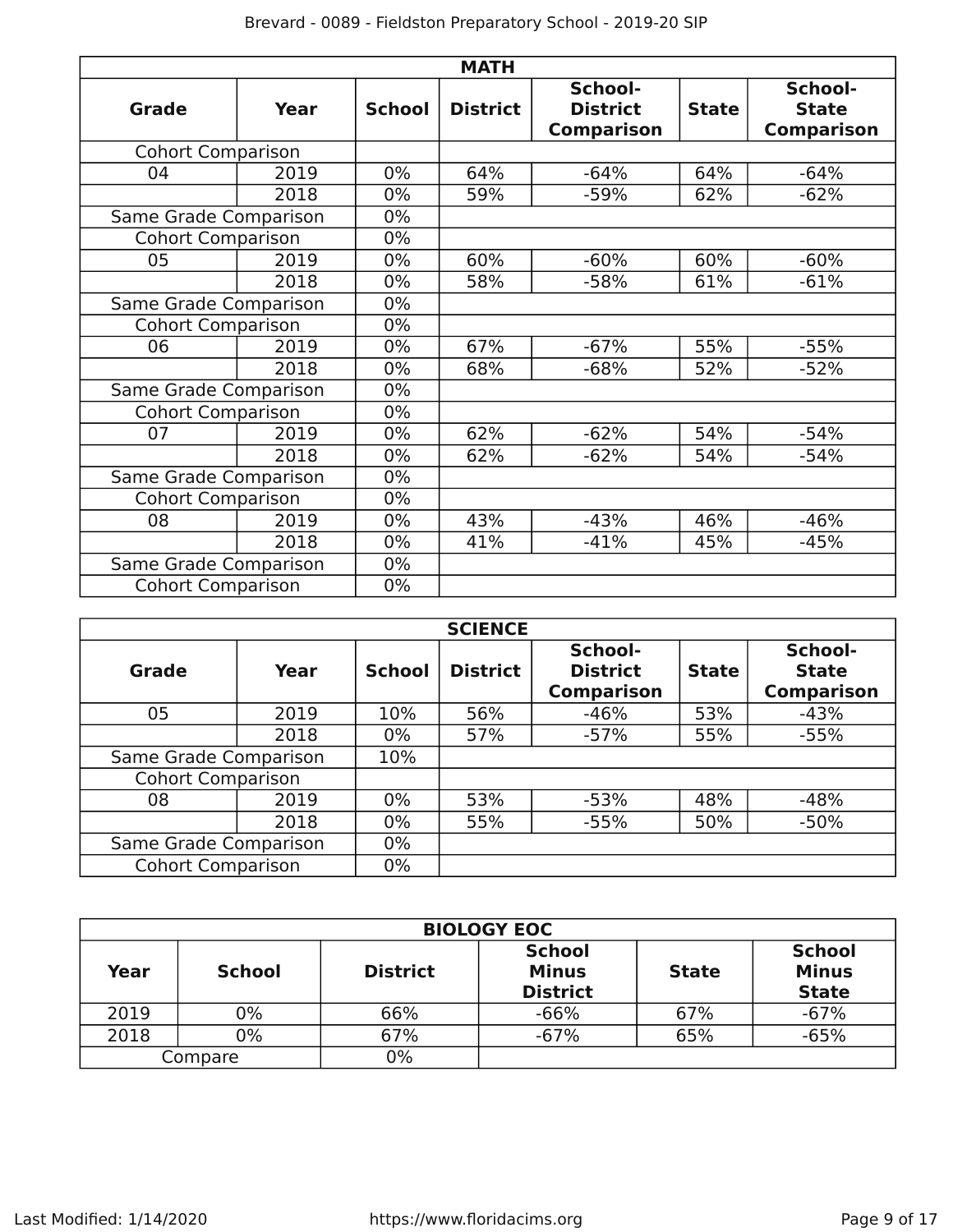|               |               |                 | <b>CIVICS EOC</b>   |              |               |
|---------------|---------------|-----------------|---------------------|--------------|---------------|
|               |               |                 | <b>School</b>       |              | <b>School</b> |
| Year          | <b>School</b> | <b>District</b> | <b>Minus</b>        | <b>State</b> | <b>Minus</b>  |
|               |               |                 | <b>District</b>     |              | <b>State</b>  |
| 2019          | 7%            | 74%             | $-67%$              | 71%          | $-64%$        |
| 2018          | $0\%$         | 73%             | $-73%$              | 71%          | $-71%$        |
|               | Compare       | 7%              |                     |              |               |
|               |               |                 | <b>HISTORY EOC</b>  |              |               |
|               |               |                 | <b>School</b>       |              | <b>School</b> |
| Year          | <b>School</b> | <b>District</b> | <b>Minus</b>        | <b>State</b> | <b>Minus</b>  |
|               |               |                 | <b>District</b>     |              | <b>State</b>  |
| 2019          | 8%            | 71%             | $-63%$              | 70%          | $-62%$        |
| 2018          | 0%            | 70%             | $-70%$              | 68%          | $-68%$        |
| 8%<br>Compare |               |                 |                     |              |               |
|               |               |                 | <b>ALGEBRA EOC</b>  |              |               |
|               |               |                 | <b>School</b>       |              | <b>School</b> |
| Year          | <b>School</b> | <b>District</b> | <b>Minus</b>        | <b>State</b> | <b>Minus</b>  |
|               |               |                 | <b>District</b>     |              | <b>State</b>  |
| 2019          | 0%            | 61%             | $-61%$              | 61%          | $-61%$        |
| 2018          | $0\%$         | 62%             | $-62%$              | 62%          | $-62%$        |
|               | Compare       | $0\%$           |                     |              |               |
|               |               |                 | <b>GEOMETRY EOC</b> |              |               |
|               |               |                 | <b>School</b>       |              | <b>School</b> |
| <b>Year</b>   | <b>School</b> | <b>District</b> | <b>Minus</b>        | <b>State</b> | <b>Minus</b>  |
|               |               |                 | <b>District</b>     |              | <b>State</b>  |
| 2019          | 0%            | 60%             | $-60%$              | 57%          | $-57%$        |
| 2018          |               |                 |                     |              |               |

## **Subgroup Data**

| <b>2019 SCHOOL GRADE COMPONENTS BY SUBGROUPS</b> |  |  |  |  |  |  |  |  |  |
|--------------------------------------------------|--|--|--|--|--|--|--|--|--|
| <b>Subgroups</b>                                 |  |  |  |  |  |  |  |  |  |

| <b>2018 SCHOOL GRADE COMPONENTS BY SUBGROUPS</b> |                                                                                                                                             |    |      |                                                 |    |  |        |  |           |                                                                                                                                                                                                               |       |
|--------------------------------------------------|---------------------------------------------------------------------------------------------------------------------------------------------|----|------|-------------------------------------------------|----|--|--------|--|-----------|---------------------------------------------------------------------------------------------------------------------------------------------------------------------------------------------------------------|-------|
| <b>Subgroups</b>                                 | $\begin{array}{ c c c c c }\n\hline\n\text{Ach} & \text{I.G} & \text{LG}\n\hline\n\text{Ach} & \text{I.G} & \text{LG}\n\hline\n\end{array}$ | LG | L25% | $ \mathsf{ELA} $ Math $ \mathsf{Math} $<br>Ach. | LG |  | Sci SS |  | <b>MS</b> | Grad<br>$\begin{array}{c c c c c} \n\text{LG} & \text{SCI} & \text{S3} & \text{N13} & \text{Rate} & \text{Accel} \\ \n\text{L25%} & \text{Ach.} & \text{Ach.} & \text{Accel.} & \text{2015-16} \n\end{array}$ | C & C |

## **ESSA Data**

This data has been updated for the 2018-19 school year as of 7/16/2019.

| <b>ESSA Federal Index</b>                                                       |            |
|---------------------------------------------------------------------------------|------------|
| <b>ESSA Category (TS&amp;I or CS&amp;I)</b>                                     | CS&l       |
| <b>OVERALL Federal Index - All Students</b>                                     |            |
| OVERALL Federal Index Below 41% All Students                                    | <b>YES</b> |
| Total Number of Subgroups Missing the Target                                    |            |
| Progress of English Language Learners in Achieving English Language Proficiency |            |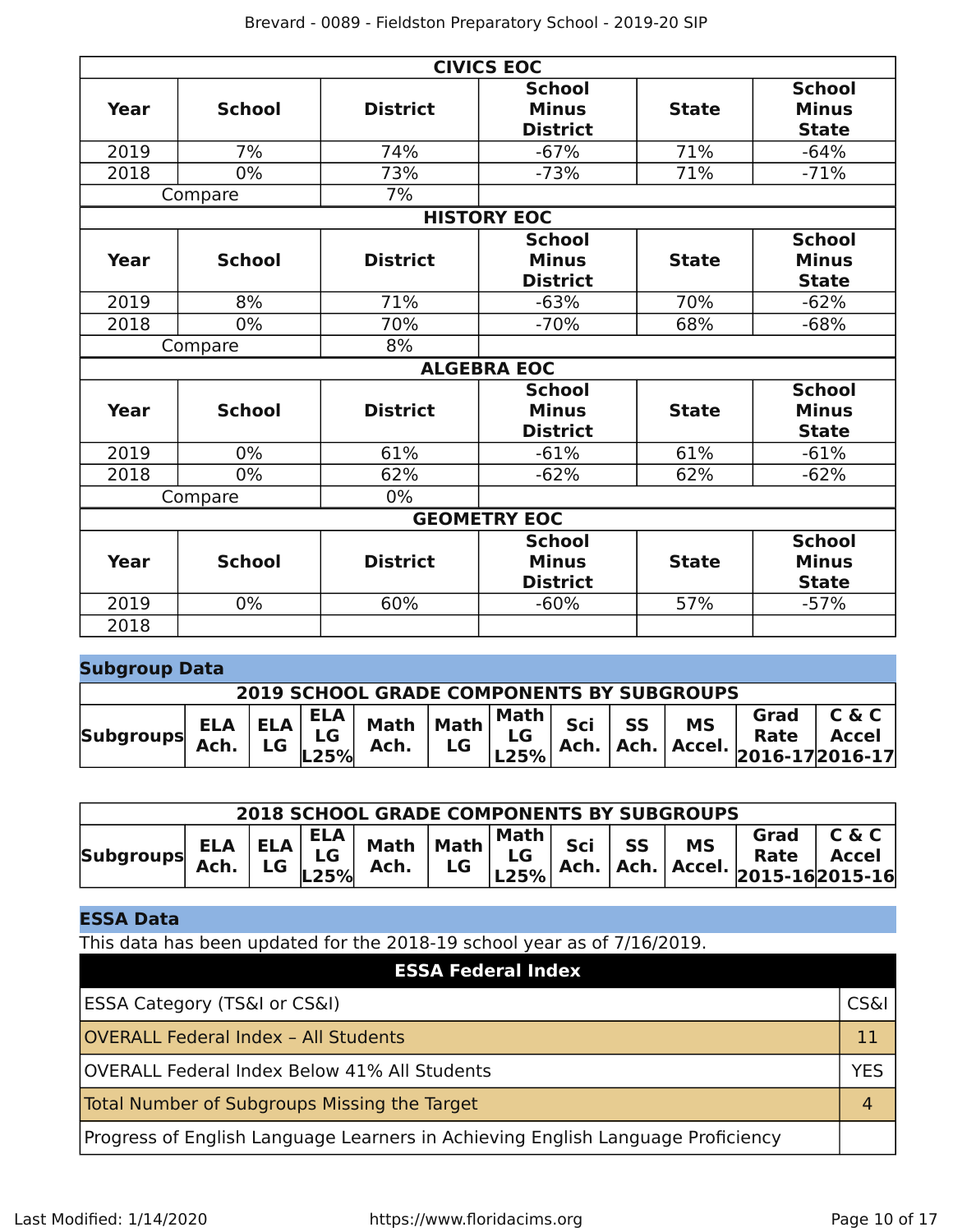Brevard - 0089 - Fieldston Preparatory School - 2019-20 SIP

| <b>ESSA Federal Index</b>                                                      |                |
|--------------------------------------------------------------------------------|----------------|
| <b>Total Points Earned for the Federal Index</b>                               | 86             |
| Total Components for the Federal Index                                         | 8              |
| <b>Percent Tested</b>                                                          | 95%            |
| <b>Subgroup Data</b>                                                           |                |
| <b>Students With Disabilities</b>                                              |                |
| Federal Index - Students With Disabilities                                     | 11             |
| Students With Disabilities Subgroup Below 41% in the Current Year?             | <b>YES</b>     |
| Number of Consecutive Years Students With Disabilities Subgroup Below 32%      | 2              |
| <b>English Language Learners</b>                                               |                |
| Federal Index - English Language Learners                                      |                |
| English Language Learners Subgroup Below 41% in the Current Year?              | N/A            |
| Number of Consecutive Years English Language Learners Subgroup Below 32%       | 0              |
| <b>Asian Students</b>                                                          |                |
| Federal Index - Asian Students                                                 |                |
| Asian Students Subgroup Below 41% in the Current Year?                         | N/A            |
| Number of Consecutive Years Asian Students Subgroup Below 32%                  | 0              |
| <b>Black/African American Students</b>                                         |                |
| Federal Index - Black/African American Students                                | 13             |
| Black/African American Students Subgroup Below 41% in the Current Year?        | <b>YES</b>     |
| Number of Consecutive Years Black/African American Students Subgroup Below 32% | $\overline{2}$ |
| <b>Hispanic Students</b>                                                       |                |
| Federal Index - Hispanic Students                                              |                |
| Hispanic Students Subgroup Below 41% in the Current Year?                      | N/A            |
| Number of Consecutive Years Hispanic Students Subgroup Below 32%               | $\mathbf 0$    |
| <b>Multiracial Students</b>                                                    |                |
| Federal Index - Multiracial Students                                           |                |
| Multiracial Students Subgroup Below 41% in the Current Year?                   | N/A            |
| Number of Consecutive Years Multiracial Students Subgroup Below 32%            | 0              |
| <b>Native American Students</b>                                                |                |
| Federal Index - Native American Students                                       |                |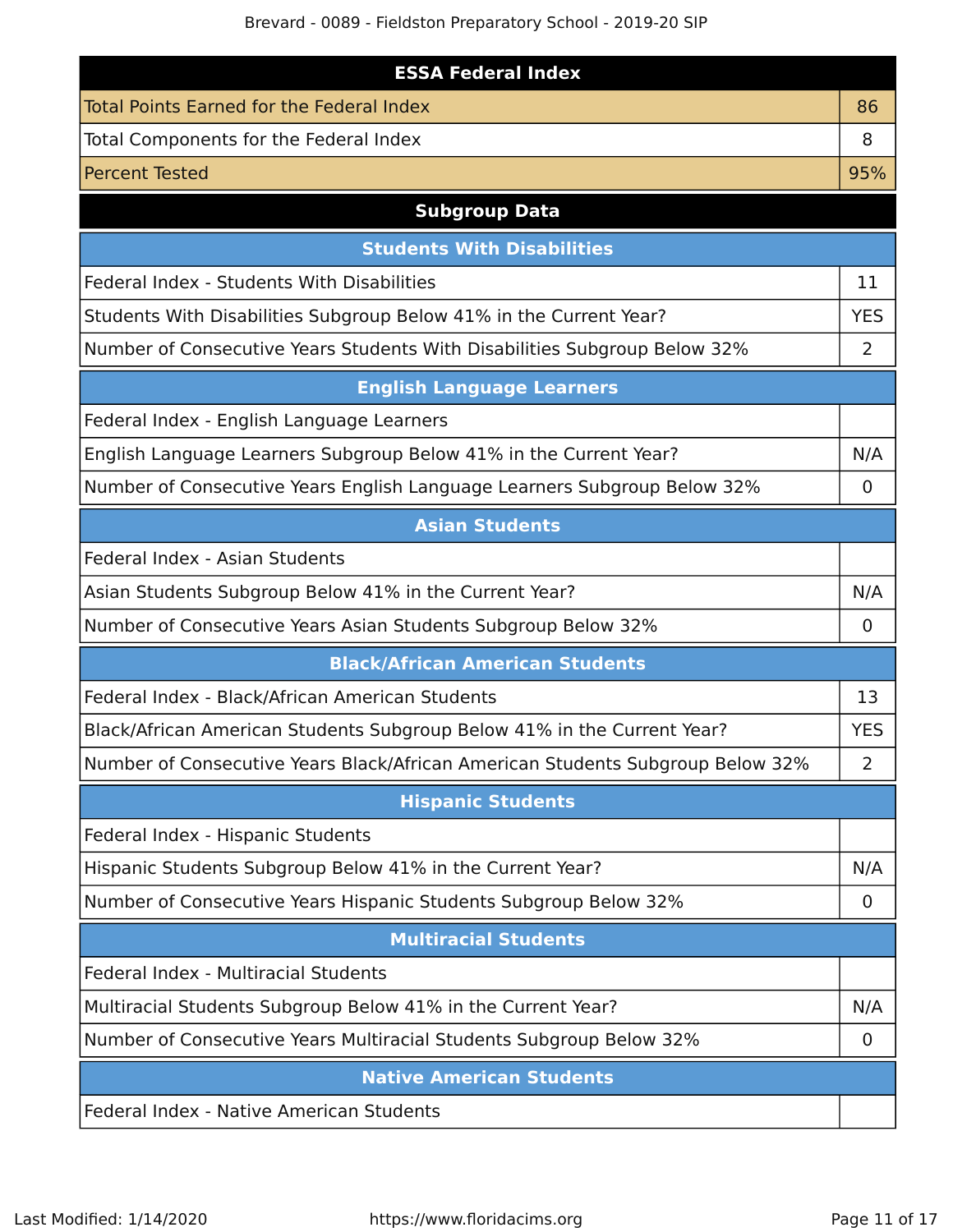| <b>Native American Students</b>                                                       |                |
|---------------------------------------------------------------------------------------|----------------|
| Native American Students Subgroup Below 41% in the Current Year?                      | N/A            |
| Number of Consecutive Years Native American Students Subgroup Below 32%               | 0              |
| <b>Pacific Islander Students</b>                                                      |                |
| Federal Index - Pacific Islander Students                                             |                |
| Pacific Islander Students Subgroup Below 41% in the Current Year?                     | N/A            |
| Number of Consecutive Years Pacific Islander Students Subgroup Below 32%              | 0              |
| <b>White Students</b>                                                                 |                |
| Federal Index - White Students                                                        | $\overline{7}$ |
| White Students Subgroup Below 41% in the Current Year?                                | <b>YES</b>     |
| Number of Consecutive Years White Students Subgroup Below 32%                         | 2              |
| <b>Economically Disadvantaged Students</b>                                            |                |
| Federal Index - Economically Disadvantaged Students                                   | 11             |
| Economically Disadvantaged Students Subgroup Below 41% in the Current Year?           | <b>YES</b>     |
| Number of Consecutive Years Economically Disadvantaged Students Subgroup Below<br>32% | 2              |

## **Analysis**

## **Data Reflection**

Answer the following reflection prompts after examining any/all relevant school data sources (see guide for examples for relevant data sources).

**Which data component showed the lowest performance? Explain the contributing factor(s) to last year's low performance and discuss any trends**

Math learning gains went from 25 to 11 for students with disabilities. (100% ESE center)

### **Which data component showed the greatest decline from the prior year? Explain the factor(s) that contributed to this decline**

English Language Arts learning gains declined from 31 to 26 for students with disabilities. (100% ESE Center)

## **Which data component had the greatest gap when compared to the state average? Explain the factor(s) that contributed to this gap and any trends**

n/a

### **Which data component showed the most improvement? What new actions did your school take in this area?**

Science gains from 8 to 16 showed improved outcomes.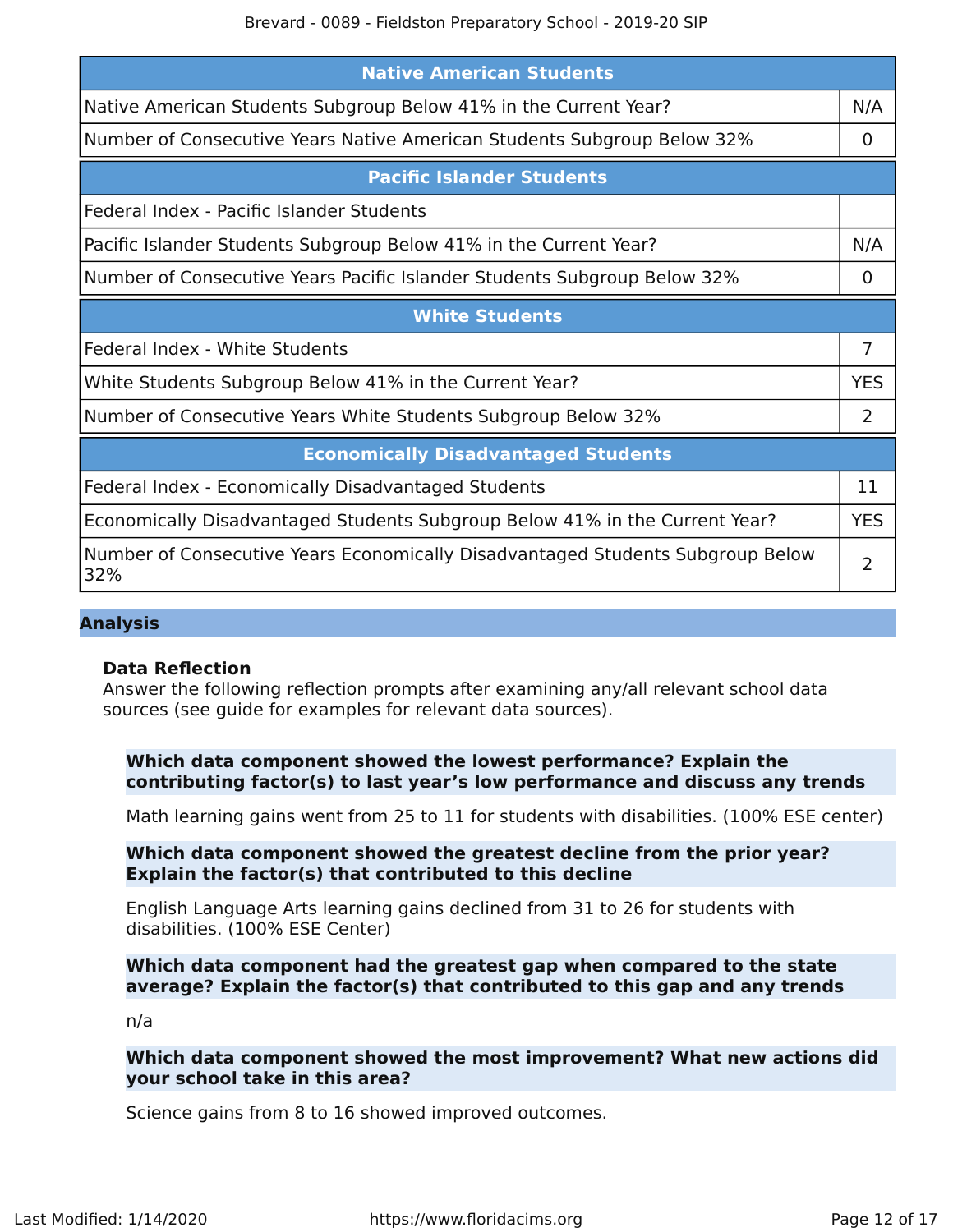## **Reflecting on the EWS data from Part I (D), identify one or two potential areas of concern? (see Guidance tab for additional information)**

Fieldston showed a decline in math learning gains and ELA learning gains. These are both areas of concern and may be directly correlated with an increase in aggressive student behaviors. As behaviors increase the amount of academic effort and time decrease. Fieldston will be implementing more school-wide behavior strategies, trainings and mentoring. Through the consistent implementation of Universal Design of Learning strategies in conjunction with Behavioral strategies we have high expectations for an increase in our students academic learning gains.

## **Rank your highest priorities (maximum of 5) for schoolwide improvement in the upcoming school year**

- 1. ELA Learning Gains
- 2. Math Learning Gains
- 3. Social Emotional Attendance, Suspensions, Restraints
- 3.

4.

5.

## **Part III: Planning for Improvement**

<span id="page-12-0"></span>**Areas of Focus:**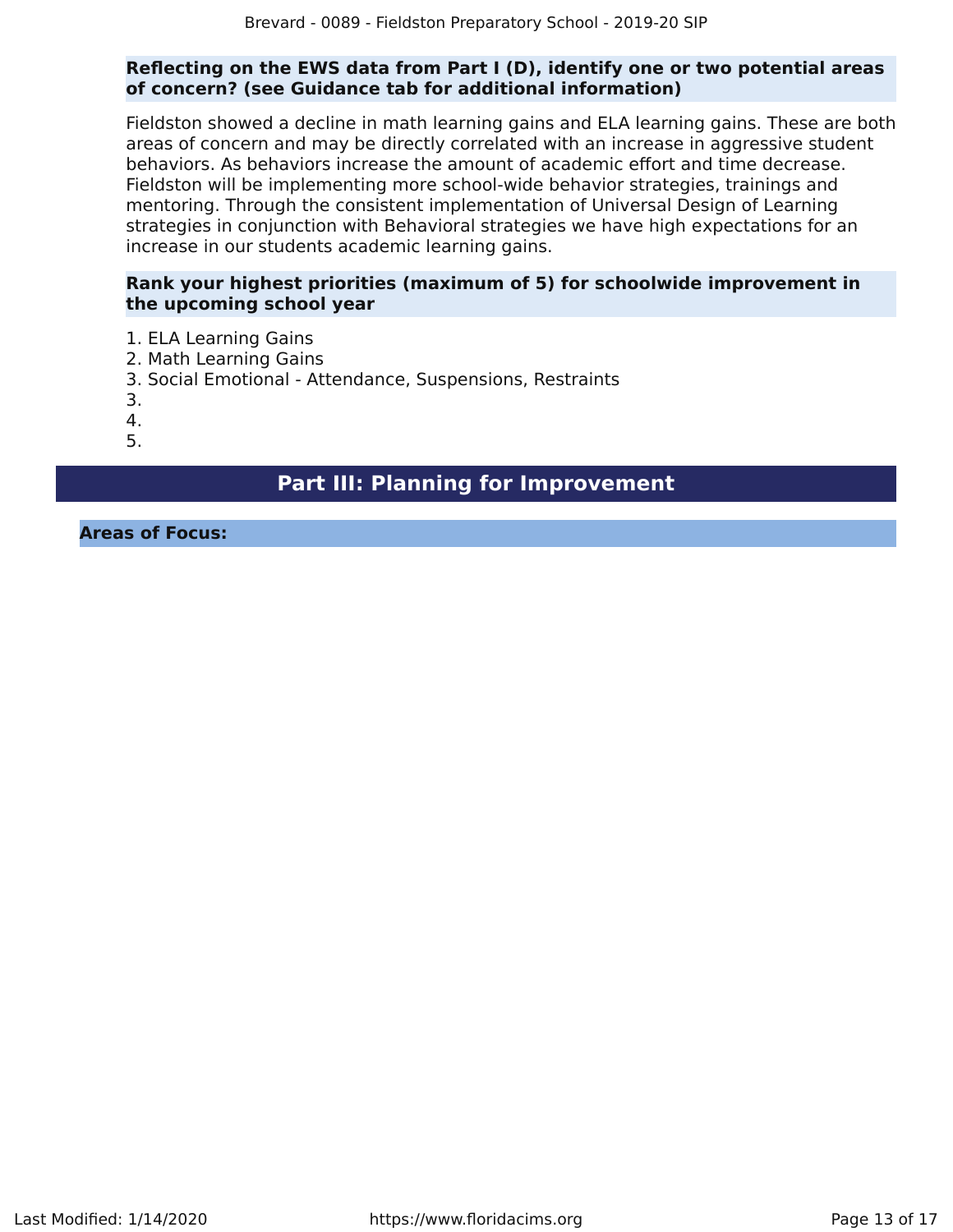| #1                                                                           |                                                                                                                                                                                                                                                                                                                                                                                                                                                                        |
|------------------------------------------------------------------------------|------------------------------------------------------------------------------------------------------------------------------------------------------------------------------------------------------------------------------------------------------------------------------------------------------------------------------------------------------------------------------------------------------------------------------------------------------------------------|
| <b>Title</b><br><b>Rationale</b>                                             | SWD (whole school) Attendance, Suspensions, Restraints<br>EWS data for the past 2 years reveal an increase in restraint reporting,<br>student disciplinary actions and improvement in attendance. However, a<br>continued on focus on attendance is needed to sustain the improvement.                                                                                                                                                                                 |
| <b>State the</b><br>measureable<br>outcome the<br>school plans<br>to achieve | Discipline restraints will decrease 10%. ISS & OSS will also decrease 10%.                                                                                                                                                                                                                                                                                                                                                                                             |
| <b>Person</b><br>responsible<br>for<br>monitoring<br>outcome                 | Cindy Colletti (cindy.colletti@brevardschools.org)                                                                                                                                                                                                                                                                                                                                                                                                                     |
| <b>Evidence-</b><br>based<br><b>Strategy</b>                                 | Zones of Regulation<br><b>Mental Health Awareness Counseling</b><br>Student mentors                                                                                                                                                                                                                                                                                                                                                                                    |
| <b>Rationale</b><br>for<br><b>Evidence-</b><br>based<br><b>Strategy</b>      | The Zones of Regulation is a conceptual framework used to teach students<br>self regulation and self control. When implemented this framework will help<br>regulate strategies for student success, teach them how to independently<br>utilize strategies, problem-solving techniques, perspectives to include how<br>their behavior impacts not only their own life and success, but how it impacts<br>others and increased awareness of emotions and regulation.     |
| <b>Action Step</b>                                                           |                                                                                                                                                                                                                                                                                                                                                                                                                                                                        |
| <b>Description</b>                                                           | 1. Professional development for staff on Zones of Regulation cohesive<br>implementation to include the book, support through modeling and training<br>by experienced staff and purchase of needed resources.<br>2. ESE Counelors will provide classroom and indivudalized support for mental<br>health awareness and crisis interventions.<br>3. Student assigned mentors for attendance<br>4. Classroom modeled coping skills infused throughout the school day<br>5. |
| Person<br><b>Responsible</b>                                                 | Cindy Colletti (cindy.colletti@brevardschools.org)                                                                                                                                                                                                                                                                                                                                                                                                                     |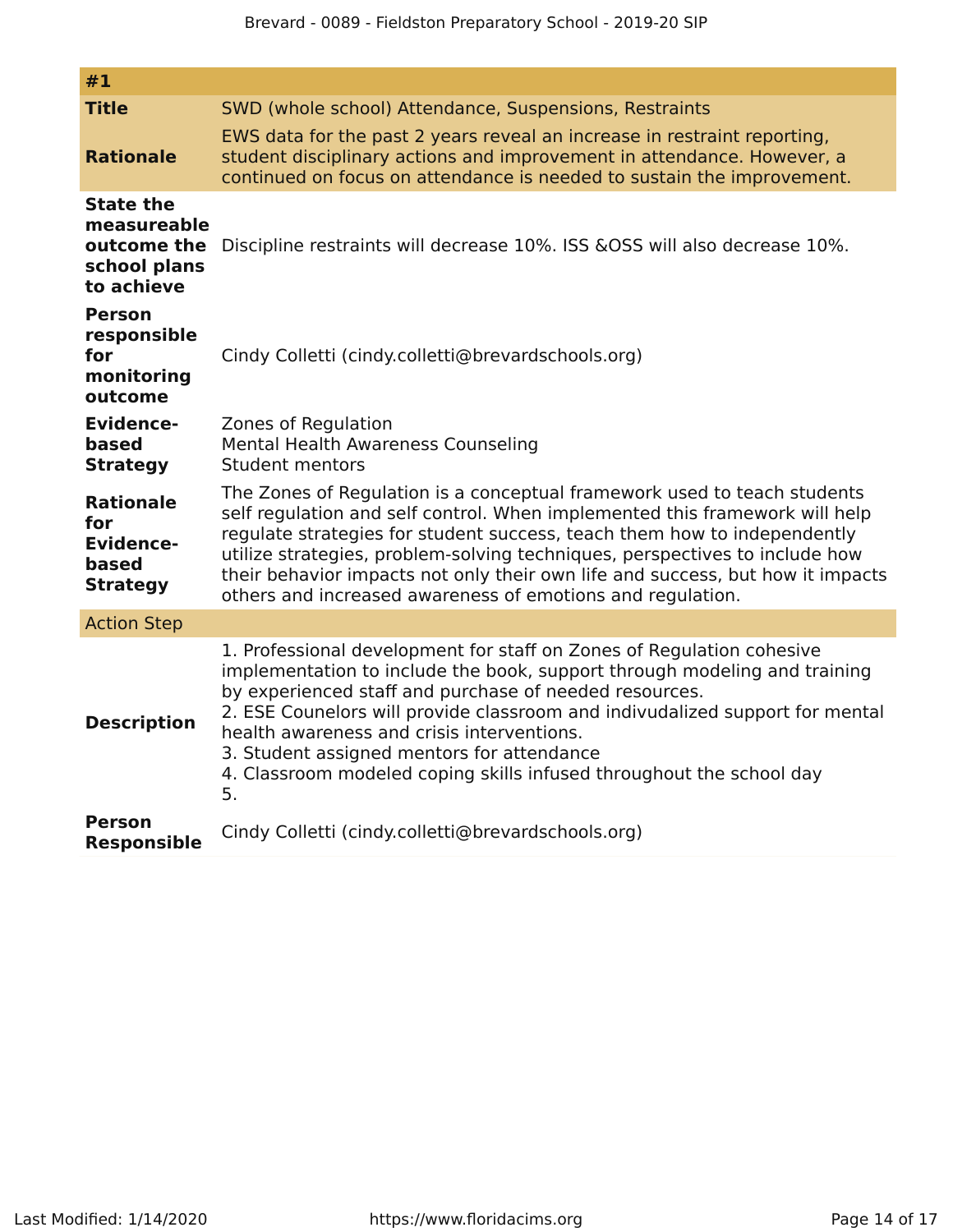| #2                                                                           |                                                                                                                                                                                                                                                                                                                                                                                                                                                                                                                                                |
|------------------------------------------------------------------------------|------------------------------------------------------------------------------------------------------------------------------------------------------------------------------------------------------------------------------------------------------------------------------------------------------------------------------------------------------------------------------------------------------------------------------------------------------------------------------------------------------------------------------------------------|
| <b>Title</b>                                                                 | SWD (whole school) ELA and Math Learning Gains                                                                                                                                                                                                                                                                                                                                                                                                                                                                                                 |
| <b>Rationale</b>                                                             | English Language Arts learning gains showed a decline from 31 -26 and Math<br>learning gains showed a decline of 25 to 11 for students with disabilities.                                                                                                                                                                                                                                                                                                                                                                                      |
| <b>State the</b><br>measureable<br>outcome the<br>school plans<br>to achieve | To show an improved outcome of one school year of learning gains in the<br>core content areas of ELA and Math for students with disabilities.                                                                                                                                                                                                                                                                                                                                                                                                  |
| <b>Person</b><br>responsible<br>for<br>monitoring<br>outcome                 | Cindy Colletti (cindy.colletti@brevardschools.org)                                                                                                                                                                                                                                                                                                                                                                                                                                                                                             |
| <b>Evidence-</b><br>based<br><b>Strategy</b>                                 | Universal Design of Learning (UDL)<br>Differeniated instructional practices for SWD<br><b>Check and Connect</b>                                                                                                                                                                                                                                                                                                                                                                                                                                |
| <b>Rationale</b><br>for<br><b>Evidence-</b><br>based<br><b>Strategy</b>      | Universal Design of Learning (UDL) uses a variety of teaching methods to<br>remove any barriers to learning and give all students equal opportunities to<br>succeed. It's about building in flexibility that can be adjusted for every<br>student's strengths and needs. The consistent implementation of intensive<br>curriculum in conjunction with Zones of Regulation and UDL will help to<br>improve academic learning and understanding, along with decrease<br>aggressive and verbal outbursts ensuring student academic time increase. |
| <b>Action Step</b>                                                           |                                                                                                                                                                                                                                                                                                                                                                                                                                                                                                                                                |
| <b>Description</b>                                                           | 1. Professional development for evidence based practices to improve<br>learning gains<br>2. Teacher mentors to model effective implementaion of UDL strategies on a<br>consistent basis in the classroom<br>3. Collaborative teaching methods to incorporate all needed indidvudalized<br>instruction to promote engagement<br>4. Teacher PLCs to ensure validity of baselines for differeniated instructional<br>approaches<br>5.                                                                                                             |
| <b>Person</b><br><b>Responsible</b>                                          | Cindy Colletti (cindy.colletti@brevardschools.org)                                                                                                                                                                                                                                                                                                                                                                                                                                                                                             |

## **Additional Schoolwide Improvement Priorities** (optional)

## **After choosing your Area(s) of Focus, explain how you will address the remaining schoolwide improvement priorities (see the Guidance tab for more information)**

<span id="page-14-0"></span>Fieldston will provide training, resources and mentors in order to promote student active engagement in their educational process, behavior, academic outcomes and accountability.

## **Part IV: Title I Requirements**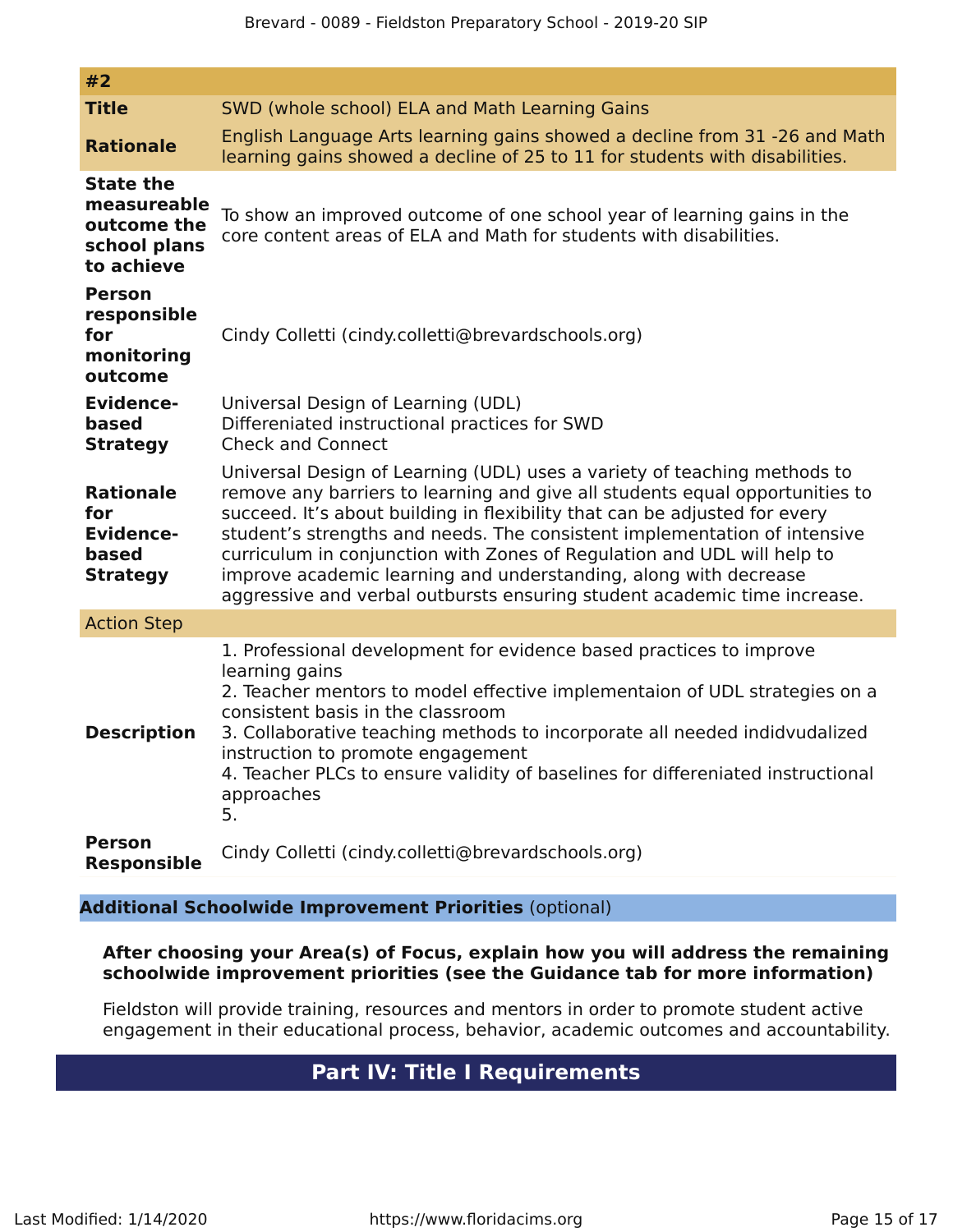### **Additional Title I Requirements**

This section must be completed if the school is implementing a Title I, Part A schoolwide program and opts to use the Schoolwide Improvement Plan to satisfy the requirements of the schoolwide program plan, as outlined in the Every Student Succeeds Act, Public Law No. 114-95, § 1114(b). This section is not required for non-Title I schools.

### **Describe how the school plans to build positive relationships with parents, families, and other community stakeholders to fulfill the school's mission and support the needs of students**

See Parent Family Engagement Plan

### **PFEP Link**

The school completes a Parental Involvement Plan (PFEP), which is available at the school site.

## **Describe how the school ensures the social-emotional needs of all students are being met, which may include providing counseling, mentoring and other pupil services**

100% of our students are assigned to an ESE mental health counselor. Counselors are available to see students throughout the school day. Each student has a social history and a mental health assessment questionnaire done with the assistance of their counselor. Instructional in social personal skills is available for SWD.

## **Describe the strategies the school employs to support incoming and outgoing cohorts of students in transition from one school level to another**

Fieldston has individualized plans for targeted behavior to students transitioning back to their public home school. Fieldston also has base line assessments, updated social history and mental health ESE counselor intakes for new placements.

**Describe the process through which school leadership identifies and aligns all available resources (e.g., personnel, instructional, curricular) in order to meet the needs of all students and maximize desired student outcomes. Include the methodology for coordinating and supplementing federal, state and local funds, services and programs. Provide the person(s) responsible, frequency of meetings, how an inventory of resources is maintained and any problem-solving activities used to determine how to apply resources for the highest impact**

Through a review of data and current expenditures for the school year the leadership team works with the School Improvement Committee and determines what worked and what didn't. Data is used to determine school needs, input is sought from parents and teachers and the resources are allocated accordingly. Data is then reviewed periodically through the school leadership team and school improvement committee to make sure the resources are helping. Continual review of data and needs based assessments are facilitated by the principal, managed by administrators, but monitored by SAC and SIC.

**Describe the strategies the school uses to advance college and career awareness, which may include establishing partnerships with business, industry or community organizations**